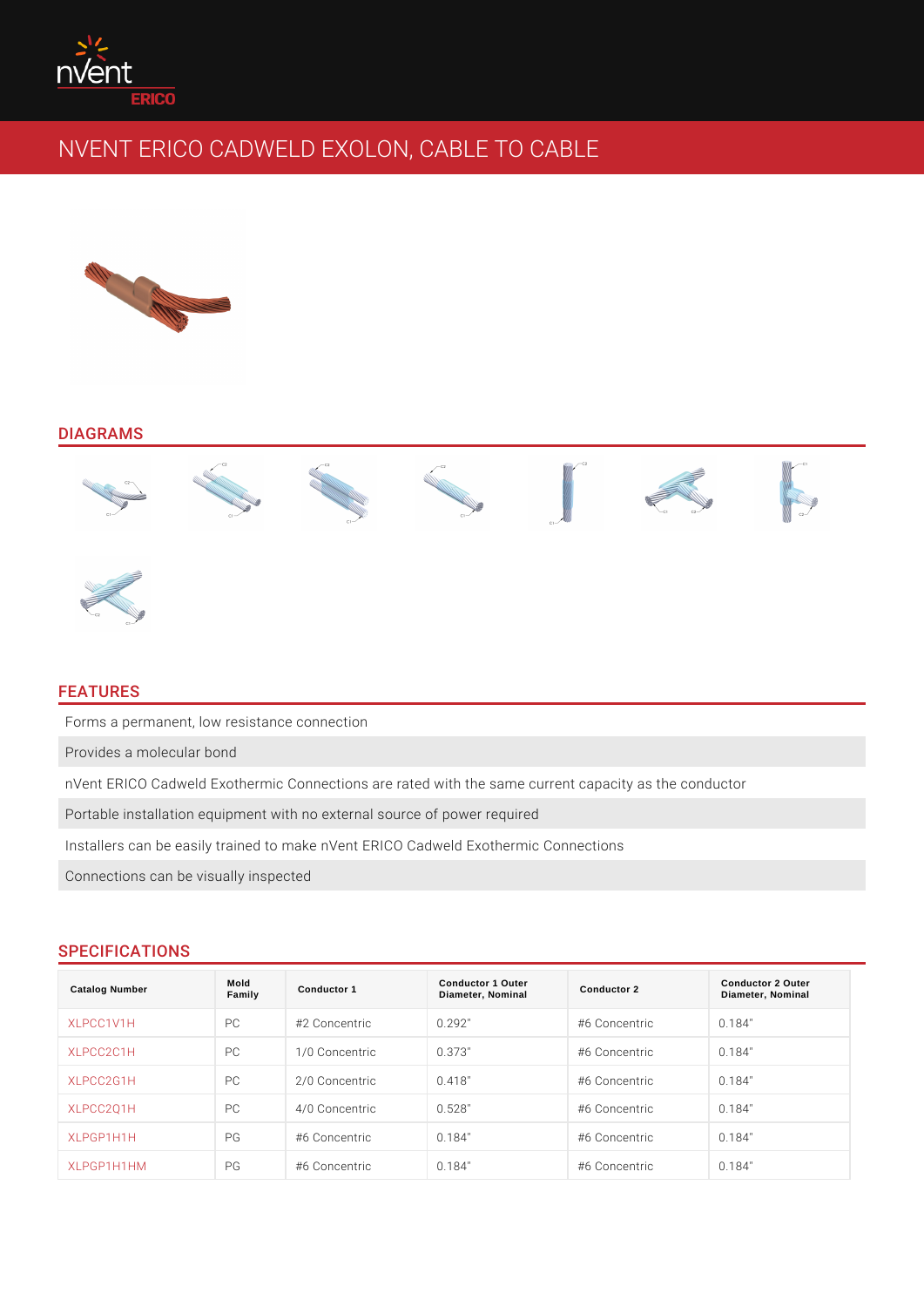| Catalog Number    | Mold<br>Family | Conductor 1                        | Conductor 1 Outer<br>Diameter, Nominal | Conductor 2                      | Conductor 2 Outer<br>Diameter, Nominal |
|-------------------|----------------|------------------------------------|----------------------------------------|----------------------------------|----------------------------------------|
| XLPTC1L1H         | PT.            | #4 Concentric                      | 0.232"                                 | #6 Concentric                    | 0.184"                                 |
| XLPTC2Q1H         | P T            | 4/0 Concentric                     | 0.528"                                 | #6 Concentric                    | 0.184"                                 |
| XLTAC1H1H         | T A            | #6 Concentric                      | 0.184"                                 | #6 Concentric                    | 0.184"                                 |
| XLTAC2G1H         | T A            | 2/0 Concentric                     | 0.418"                                 | #6 Concentric                    | 0.184"                                 |
| XLTAC2Q1H         | T A            | 4/0 Concentric 0.528"              |                                        | #6 Concentric                    | 0.184"                                 |
| XLPCC2C1L         | P C            | 1/0 Concentric 0.373"              |                                        | #4 Concentric                    | 0.232"                                 |
| XLPCC2G1L         | P C            | 2/0 Concentric 0.418"              |                                        | #4 Concentric                    | 0.232"                                 |
| XLPCC2Q1L         | P C            | 4/0 Concentric                     | 0.528"                                 | #4 Concentric                    | 0.232"                                 |
| XLPTC1L1L         | PT.            | #4 Concentric                      | 0.232"                                 | #4 Concentric                    | 0.232"                                 |
| XLPTC2C1L         | P T            | 1/0 Concentric                     | 0.373"                                 | #4 Concentric                    | 0.232"                                 |
| XLSSC1L           | S S            | #4 Concentric                      | 0.232"                                 | #4 Concentric                    | 0.232"                                 |
| XLTAC1L1L         | T A            | #4 Concentric                      | 0.232"                                 | #4 Concentric                    | 0.232"                                 |
| XLTAC2Q1L         | T A            | 4/0 Concentric                     | 0.528"                                 | #4 Concentric                    | 0.232"                                 |
| XLTAC3D1L         | T A            | 350 kcmil Conce0nt6r8d"            |                                        | #4 Concentric                    | 0.232"                                 |
| XLXBC1V1L         | X B            | #2 Concentric                      | 0.292"                                 | #4 Concentric                    | 0.232"                                 |
| XLSSC1T           | S S            | #2 Solid                           | 0.257"                                 | #2 Solid                         | 0.257"                                 |
| XLTAC2Q1T         | T A            | 4/0 Concentric                     | 0.528"                                 | #2 Solid                         | 0.257"                                 |
| XLPCC2Q1V         | P C            | 4/0 Concentric 0.528"              |                                        | #2 Concentric                    | 0.292"                                 |
| XLPTC2G1V         | P T            | 2/0 Concentric 0.418"              |                                        | #2 Concentric                    | 0.292"                                 |
| XLSSC1V           | S S            | #2 Concentric                      | 0.292"                                 | #2 Concentric                    | 0.292"                                 |
| XLTAC1V1V         | T A            | #2 Concentric                      | 0.292"                                 | #2 Concentric                    | 0.292"                                 |
| XLTAC2C1V         | T A            | 1/0 Concentric                     | 0.373"                                 | #2 Concentric                    | 0.292"                                 |
| XLTAC2G1V         | T A            | 2/0 Concentric 0.418"              |                                        | #2 Concentric                    | 0.292"                                 |
| XLTAC2L1V         | T A            | 3/0 Concentric 0.470"              |                                        | #2 Concentric                    | 0.292"                                 |
| XLTAC2Q1V         | T A            | 4/0 Concentric 0.528"              |                                        | #2 Concentric                    | 0.292"                                 |
| XLTCR3X1V         | T C            | 600 kcmil Conce0nt8r963"           |                                        | #2 Concentric                    | 0.292"                                 |
| XLXBC1V1V         | X B            | #2 Concentric                      | 0.292"                                 | #2 Concentric                    | 0.292"                                 |
| XLXBM2G1V         | X B            | 2/0 Concentric 0.418"              |                                        | #2 Concentric                    | 0.292"                                 |
| XLPTC1Y1Y         | PT             | #1 Concentric                      | 0.332"                                 | #1 Concentric                    | 0.332"                                 |
| XLSSC1Y           | S S            | #1 Concentric                      | 0.332"                                 | #1 Concentric                    | 0.332"                                 |
| X L T A C Y 3 Y 3 | T A            | 50 mm <sup>2</sup> Concent 0i 354" |                                        | 50 mm <sup>2</sup> Concent0i&54" |                                        |
| XLPTC2C2C         | P T            | 1/0 Concentric 0.373"              |                                        | 1/0 Concentric 0.373"            |                                        |
| XLPTC2G2C         | PT             | 2/0 Concentric 0.418"              |                                        | 1/0 Concentric 0.373"            |                                        |
| XLPTC2L2C         | P T            | 3/0 Concentric 0.470"              |                                        | 1/0 Concentric 0.373"            |                                        |
| XLPTC2Q2C         | P T            | 4/0 Concentric 0.528"              |                                        | 1/0 Concentric 0.373"            |                                        |
| XLPTC2Q2CW        | P T            | 4/0 Concentric 0.528"              |                                        | 1/0 Concentric 0.373"            |                                        |
| XLSSC2C           | S S            | 1/0 Concentric 0.373"              |                                        | 1/0 Concentric 0.373"            |                                        |
| XLTAC2C2C         | T A            | 1/0 Concentric 0.373"              |                                        | 1/0 Concentric 0.373"            |                                        |
| XLTAC2C2L         | T A            | 1/0 Concentric 0.373"              |                                        | 3/0 Concentric 0.470"            |                                        |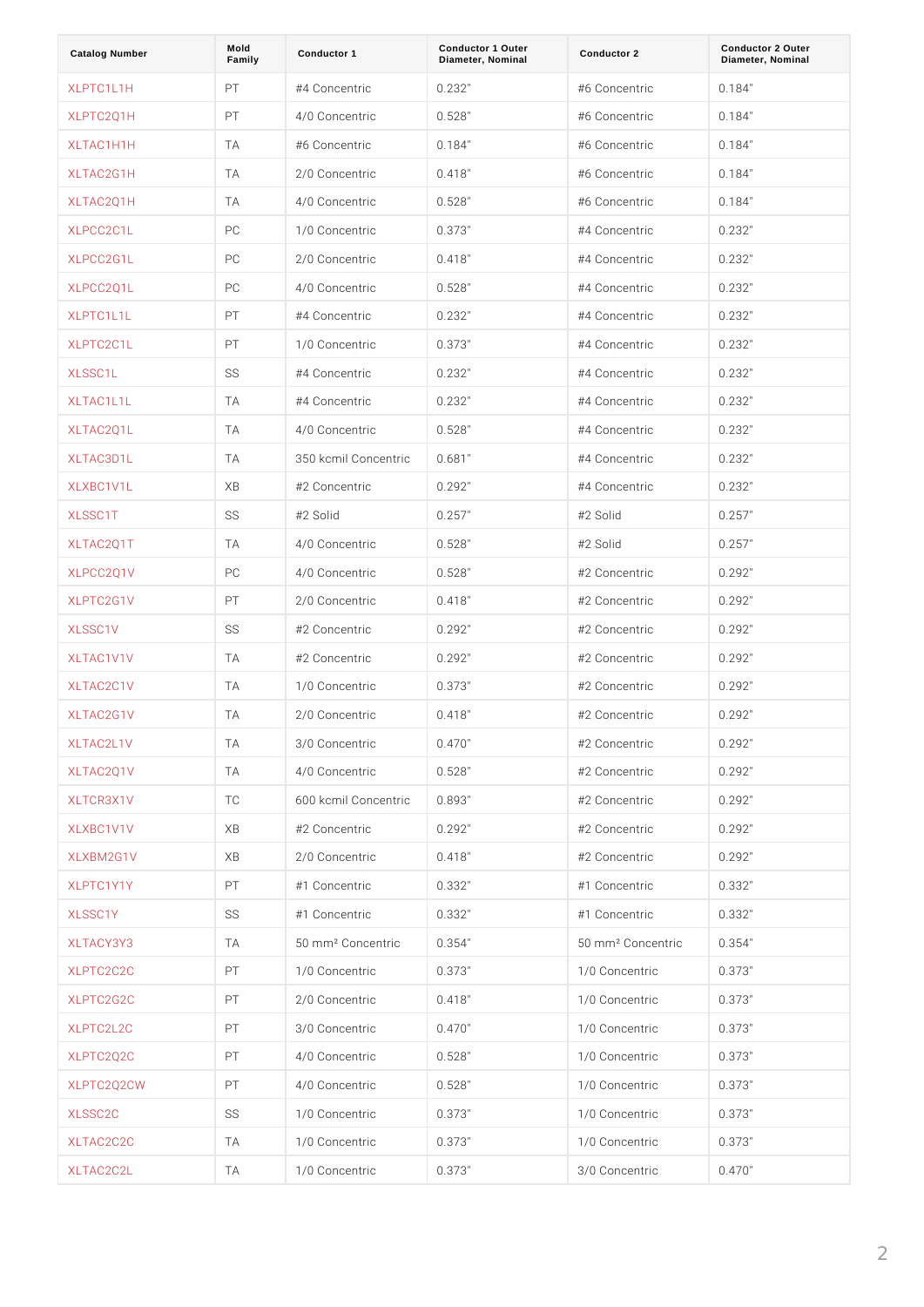| Catalog Number      | Mold<br>Family | Conductor 1                        | Conductor 1 Outer<br>Diameter, Nominal | Conductor 2                        | Conductor 2 Outer<br>Diameter, Nominal |
|---------------------|----------------|------------------------------------|----------------------------------------|------------------------------------|----------------------------------------|
| XLTAC2C2Q           | T A            | 1/0 Concentric 0.373"              |                                        | 4/0 Concentric 0.528"              |                                        |
| XLTAC2L2C           | T A            | 3/0 Concentric 0.470"              |                                        | 1/0 Concentric 0.373"              |                                        |
| XLTAC2Q2C           | T A            | 1/0 Concentric 0.373"              |                                        | 4/0 Concentric 0.528"              |                                        |
| XLTAC3D2C           | T A            | 350 kcmil Conce0nt6r8d"            |                                        | 1/0 Concentric                     | 0.373"                                 |
| XLXBM2C2C           | XB             | 1/0 Concentric 0.373"              |                                        | 1/0 Concentric 0.373"              |                                        |
| XLPTC2G2G           | P T            | 2/0 Concentric 0.418"              |                                        | 2/0 Concentric                     | $0.418$ "                              |
| XLPTC2L2G           | P T            | 3/0 Concentric 0.470"              |                                        | 2/0 Concentric                     | 0.418"                                 |
| XLPTC2Q2G           | P T            | 4/0 Concentric 0.528"              |                                        | 2/0 Concentric                     | 0.418"                                 |
| XLSSC2G             | S S            | 2/0 Concentric 0.418"              |                                        | 2/0 Concentric                     | 0.418"                                 |
| XLTAC2G2G           | T A            | 2/0 Concentric                     | 0.418"                                 | 2/0 Concentric                     | 0.418"                                 |
| XLTAC2L2G           | T A            | 3/0 Concentric                     | 0.470"                                 | 2/0 Concentric                     | 0.418"                                 |
| XLTAC2Q2G           | T A            | 4/0 Concentric                     | 0.528"                                 | 2/0 Concentric 0.418"              |                                        |
| XLXBM2Q2G           | XB             | 4/0 Concentric 0.528"              |                                        | 2/0 Concentric 0.418"              |                                        |
| XLPTCY4Y4           | PT.            | 70 mm <sup>2</sup> Concent 0id 30" |                                        | 70 mm <sup>2</sup> Concent 0id 30" |                                        |
| XLTACY4Y4           | T A            | 70 mm <sup>2</sup> Concent 0id 30" |                                        | 70 mm <sup>2</sup> Concent 0id 30" |                                        |
| XLPTC2L2L           | P T            | 3/0 Concentric 0.470"              |                                        | 3/0 Concentric 0.470"              |                                        |
| XLSSC2L             | S S            | 3/0 Concentric 0.470"              |                                        | 3/0 Concentric                     | 0.470"                                 |
| XLSVR2L             | S V            | 3/0 Concentric 0.470"              |                                        | 3/0 Concentric 0.470"              |                                        |
| XLTAC2L2L           | T A            | 3/0 Concentric 0.470"              |                                        | 3/0 Concentric 0.470"              |                                        |
| XLTAC2Q2L           | T A            | 4/0 Concentric 0.528"              |                                        | 3/0 Concentric                     | 0.470"                                 |
| XLTAC3Q2L           | T A            | 500 kcmil Conce0nt8r163"           |                                        | 3/0 Concentric                     | 0.470"                                 |
| XLXBM2L2L           | XВ             | 3/0 Concentric 0.470"              |                                        | 3/0 Concentric 0.470"              |                                        |
| XLPCC3Q2Q           | P C            | 500 kcmil Conce0n.t8r163"          |                                        | 4/0 Concentric 0.528"              |                                        |
| XLPCC3Q2QS          | P C            | 500 kcmil Conce0nt8r16"            |                                        | 4/0 Concentric 0.528"              |                                        |
| XLPTC2Q2Q           | PT             | 4/0 Concentric 0.528"              |                                        | 4/0 Concentric 0.528"              |                                        |
| XLPTC2Q2QS          | PT             | 4/0 Concentric 0.528"              |                                        | 4/0 Concentric 0.528"              |                                        |
| XLPTC2V2Q           | PT             | 250 kcmil Conce0nt5r76"            |                                        | 4/0 Concentric 0.528"              |                                        |
| XLSSC2Q             | S S            | 4/0 Concentric 0.528"              |                                        | 4/0 Concentric 0.528"              |                                        |
| XLTAC2Q2Q           | T A            | 4/0 Concentric 0.528"              |                                        | 4/0 Concentric 0.528"              |                                        |
| XLTAC2Q2QW          | T A            | 4/0 Concentric 0.528"              |                                        | 4/0 Concentric 0.528"              |                                        |
| XLTAC2Q9FW          | T A            | 4/0 Concentric 0.528"              |                                        | 19/#9 Copperwe0d572"               |                                        |
| XLTAC2V2Q           | T A            | 250 kcmil Conce0nt5r76"            |                                        | 4/0 Concentric 0.528"              |                                        |
| XLTAC3Q2Q           | T A            | 500 kcmil Conce0nt8r16"            |                                        | 4/0 Concentric 0.528"              |                                        |
| X L T A C 3 Q 2 Q W | T A            | 500 kcmil Conce0nt8r163"           |                                        | 4/0 Concentric 0.528"              |                                        |
| XLTAC9F2QW          | T A            | 19/#9 Copperwe0d572"               |                                        | 4/0 Concentric 0.528"              |                                        |
| XLTCR2Q2Q           | T C            | 4/0 Concentric 0.528"              |                                        | 4/0 Concentric 0.528"              |                                        |
| XLTCR2V2Q           | T C            | 250 kcmil Conce0nt5r76"            |                                        | 4/0 Concentric 0.528"              |                                        |
| XLXBM2Q2Q           | X B            | 4/0 Concentric 0.528"              |                                        | 4/0 Concentric 0.528"              |                                        |
| XLXBM2Q2QMS         | XB             | 4/0 Concentric 0.528"              |                                        | 4/0 Concentric 0.528"              |                                        |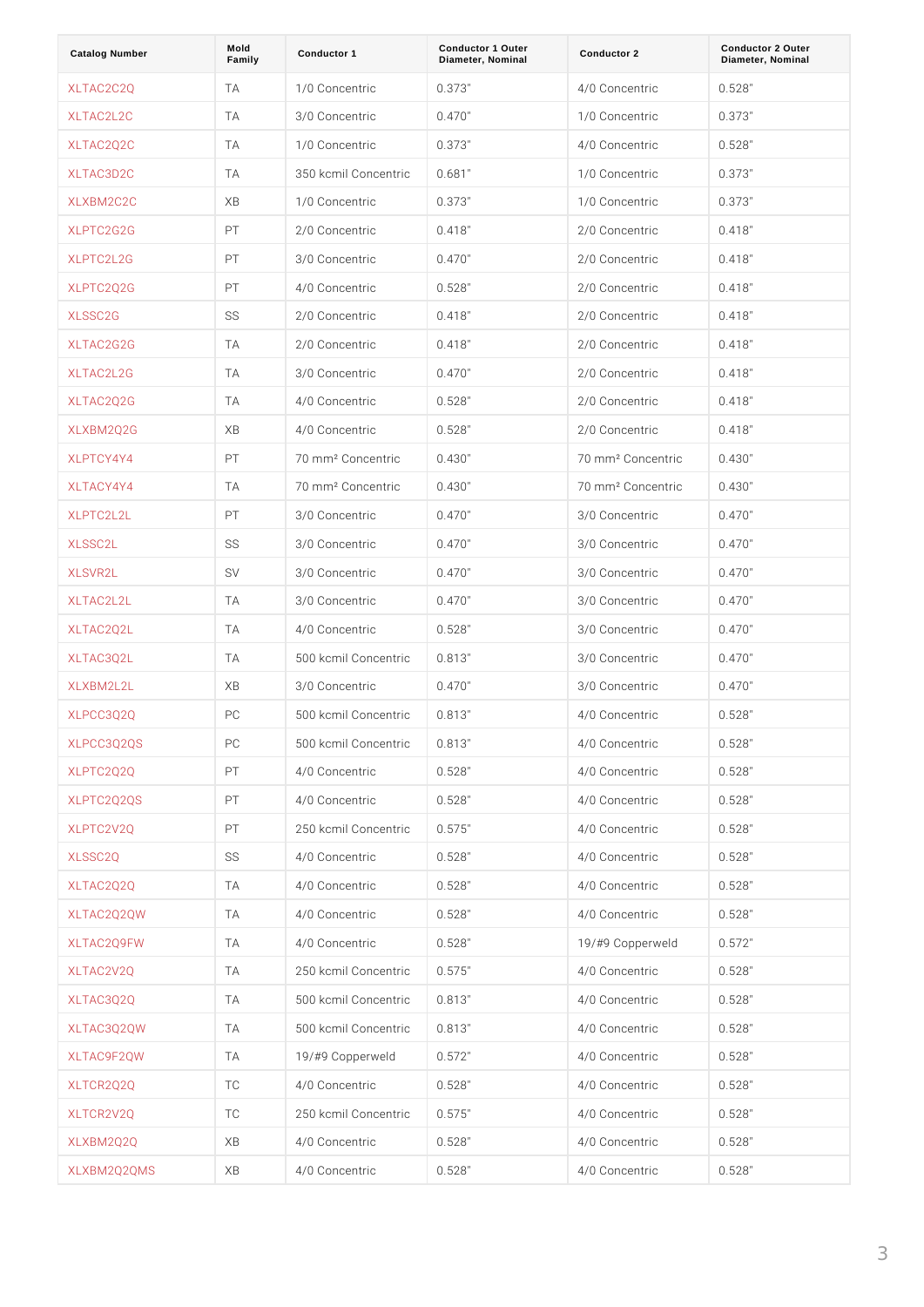| Catalog Number    | Mold<br>Family | Conductor 1               | Conductor 1 Outer<br>Diameter, Nominal | Conductor 2              | Conductor 2 Outer<br>Diameter, Nominal |
|-------------------|----------------|---------------------------|----------------------------------------|--------------------------|----------------------------------------|
| XLXBM2Q2QS        | XB             | 4/0 Concentric            | 0.528"                                 | 4/0 Concentric           | $0.528$ "                              |
| XLXBM2Q2QWS       | XB             | 4/0 Concentric 0.528"     |                                        | 4/0 Concentric 0.528"    |                                        |
| XLXBQ2Q2Q         | XB             | 4/0 Concentric            | 0.528"                                 | 4/0 Concentric 0.528"    |                                        |
| XLXBQ2Q2QS        | XB             | 4/0 Concentric 0.528"     |                                        | 4/0 Concentric 0.528"    |                                        |
| XLXBQ2Q2QW        | XB             | 4/0 Concentric            | 0.528"                                 | 4/0 Concentric 0.528"    |                                        |
| XLXBQ2Q2QWS       | XB             | 4/0 Concentric 0.528"     |                                        | 4/0 Concentric 0.528"    |                                        |
| XLTAC3Q2V         | T A            | 500 kcmil Conce0nt8r163"  |                                        | 250 kcmil Conce0nt5r76"  |                                        |
| <b>XLTAC9F9FW</b> | T A            | 19/#9 Copperwe0d572"      |                                        | 19/#9 Copperwe0d572"     |                                        |
| XLHDTAC3D3D       | T A            | 350 kcmil Conce0nt6r8d"   |                                        | 350 kcmil Conce0nt6r8d"  |                                        |
| XLHDTAC3D3DS      | T A            | 350 kcmil Conce0nt6r8d"   |                                        | 350 kcmil Conce0nt6r8d"  |                                        |
| XLTAC3Q3D         | T A            | 500 kcmil Conce0nt8r163"  |                                        | 350 kcmil Conce0nt6r8d"  |                                        |
| <b>XLTAC3Q3H</b>  | T A            | 500 kcmil Conce0nt8r163"  |                                        | 400 kcmil Conce0nt7r268" |                                        |
| <b>XLTAC3Q3HS</b> | T A            | 500 kcmil Conce0nt8r163"  |                                        | 400 kcmil Conce0nt7r268" |                                        |
| XLPTD3Q3Q         | P T            | 500 kcmil Conce0nt8r163"  |                                        | 500 kcmil Conce0nt8r163" |                                        |
| <b>XLPTD3Q3QS</b> | P T            | 500 kcmil Conce0nt8r163"  |                                        | 500 kcmil Conce0nt&r1&"  |                                        |
| XLSSC3Q           | S S            | 500 kcmil Conce0nt8r163"  |                                        | 500 kcmil Conce0nt8r163" |                                        |
| XLTAC3Q3Q         | T A            | 500 kcmil Conce0nt8r163"  |                                        | 500 kcmil Conce0nt8r163" |                                        |
| <b>XLTAC3Q3QS</b> | T A            | 500 kcmil Conce0nt8r163"  |                                        | 500 kcmil Conce0nt&r1&"  |                                        |
| <b>XLTAD3Q3QS</b> | T A            | 500 kcmil Conce0nt8r163"  |                                        | 500 kcmil Conce0nt8r163" |                                        |
| <b>XLTCF3Q3QW</b> | T C            | 500 kcmil Conce0nt8r163"  |                                        | 500 kcmil Conce0nt8r163" |                                        |
| XLTCF3Q3QWS       | T C            | 500 kcmil Conce0nt8r163"  |                                        | 500 kcmil Conce0nt8r163" |                                        |
| XLSSC4L           | S S            | 750 kcmil Conce0n.t9r9i&" |                                        | 750 kcmil Conce0nt9r9i&" |                                        |

# ADDITIONAL PRODUCT DETAILS

Developed in 1988, nVent ERICO Cadweld Exolon connections represented a sign connections for sensitive indoor applications like data centers, hospitals, and o elimination of smoke and a unique electronic starting system makes this an idea nVent ERICO Cadweld Exolon package contains ceramic filters that produce an e

A gap between conductors may be required. See mold tag for more information.

#### WARNING

nVent products shall be installed and used only as indicated in nVent's product Instruction sheets are available at www.nvent.com and from your nVent customer installation, misuse, misapplication or other failure to completely follow nVent's product malfunction, property damage, serious bodily injury and death and/or vo